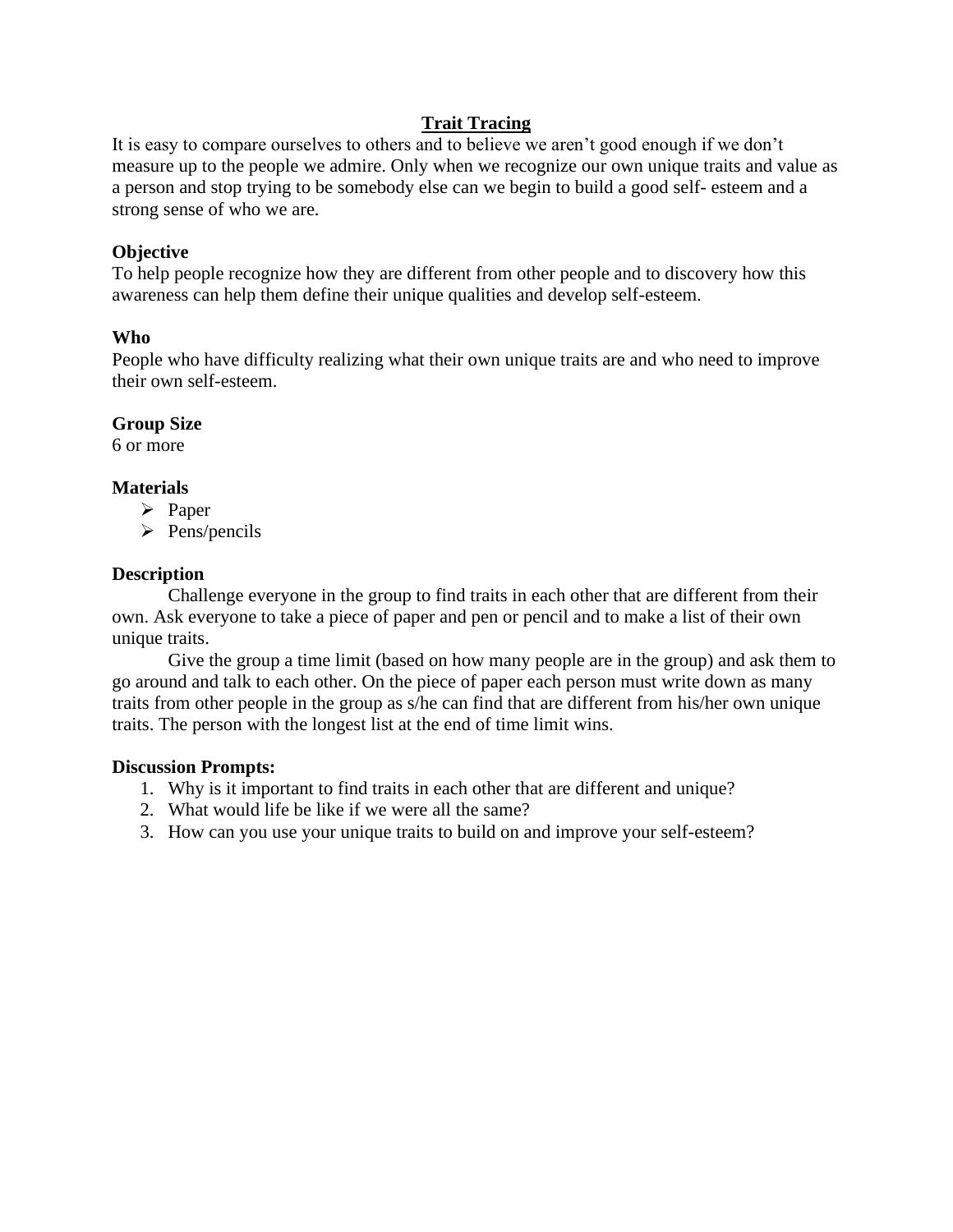# **Key game (Opposite hand ball toss)**

**Objective:** To work together as a group to successfully create a passing pattern (not pass to person next to you) that allows everyone to touch the item before it gets back to the first person. To try to have as many objects in play at once and aiming for speed and working under pressure. 

# **Rules:**

- Must create a team pattern; can't pass to the person next to you
- Each person must touch the item before it reaches "home"
- No item can touch the floor at any time while attempting to pass
- Time and efficiency

#### Notes:

- Get through pattern twice to make sure they know it
- Set goals and time limits
- Ex: 5 objects in 20 seconds
- Countdown to add pressure

### **Debrief:**

- What was your strategy going into this activity?
- Did your strategy change at any point during the activity? If so why?
- What does performing under pressure physically feel like?
- What did this do to your mindset?
- How would you rate your ability to manage pressure?
- How did you manage the stress (time restraints) or failed attempts?
- What happens to the group's functionality when stress is involved?
- o Communication, body tension, thoughts, focus, etc.?
- When we tense up or are under pressure (give up a few points and a team is gaining) how do we get out of this pattern?
- o Ex: vs Santa Monica in the second set when we went down 5 points unanswered to start
- What can we do to push through and finish a game or decrease the number of points given up in a row?

#### **Breathing**:

- o **Why is controlling your breathing important**?
- Can increase or decrease arousal levels.
- Promote feelings of relaxation.
- **•** Lessen stress, tension, anxiety.
- Warm the body up before a performance.
- Quick breaths before a sprint.
- Regulate breathing, oxygen, and blood flow during performance.
- o **How can your breath benefit your performance**?
- **•** Promotes relaxation.
- Releases tension.
- Lessens anxiety, stress, over or under arousal levels.
- Helps oxygen and blood flow during performance—muscles perform properly.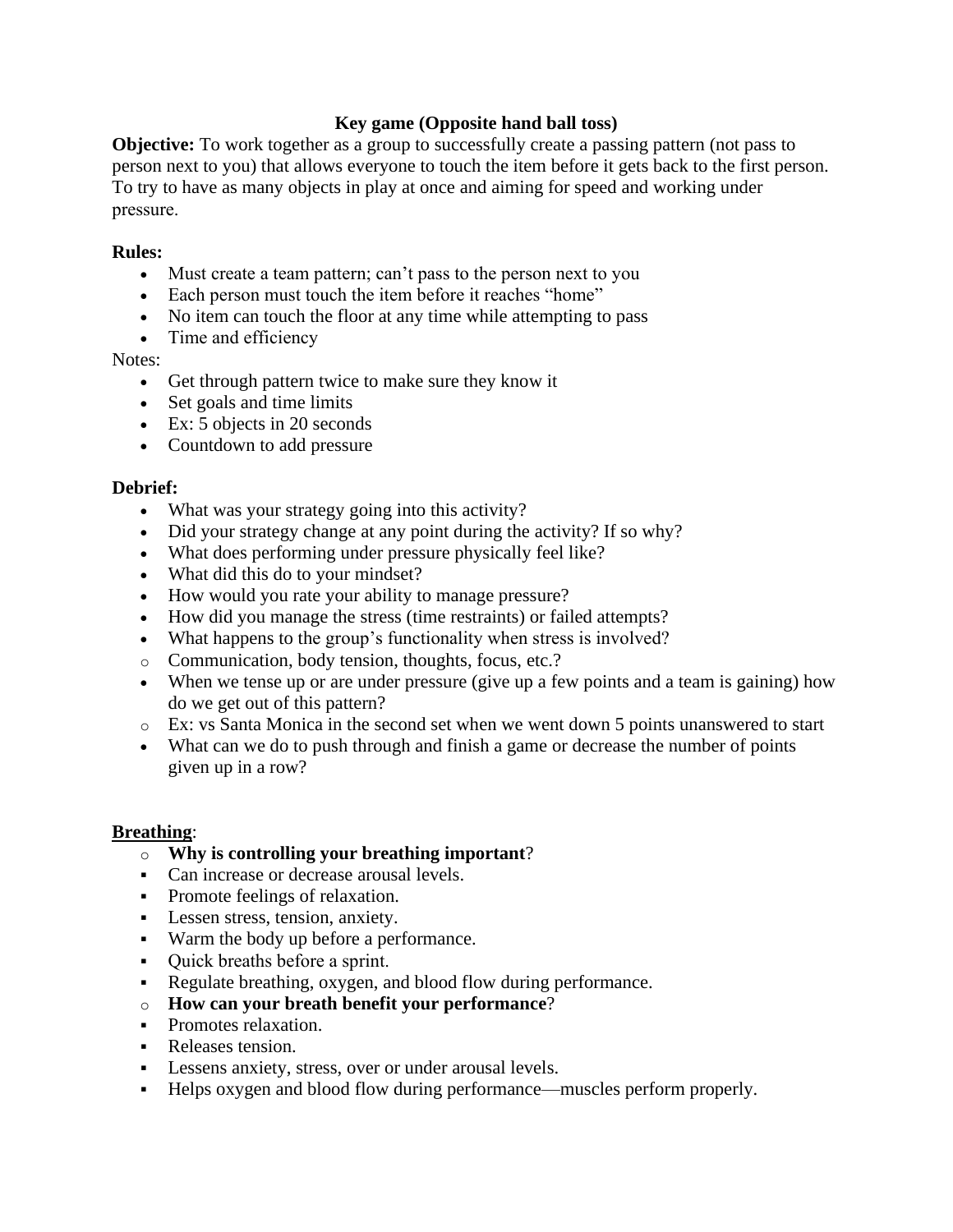**Cue**: to help recognize and refocus our energy in the moment. It is something that builds awareness and reset

*Example*: **reset** = take a breath

**Times to use it**: rotation, serving, meet in the center, before you enter the game, practice receiving pass, serving, etc. 

**Purpose**: help our mind refocus for the next play, physically relax so our form is not tight, elevate stress or tension, keep us aware and engaged mind/body link

# **Breathing Exercises**:

- o All breathing exercises based on **diaphragm breathing**
- $\blacksquare$  = slow deep breathing from the stomach.
- o Breathing speed can increase as arousal increases.

# **Circle Breathing:**

- Inhale at a comfortable rate
- Exhale completely
- Nice full breath

### **Rhythmic Breathing**:

- Inhale your breath to a count of 4
- Hold the breath for a count of 4
- Exhale your breath for a count of 4.
- Pause for 4 then repeat the entire sequence.
- You can alter or change the breathing rhythm by changing the count.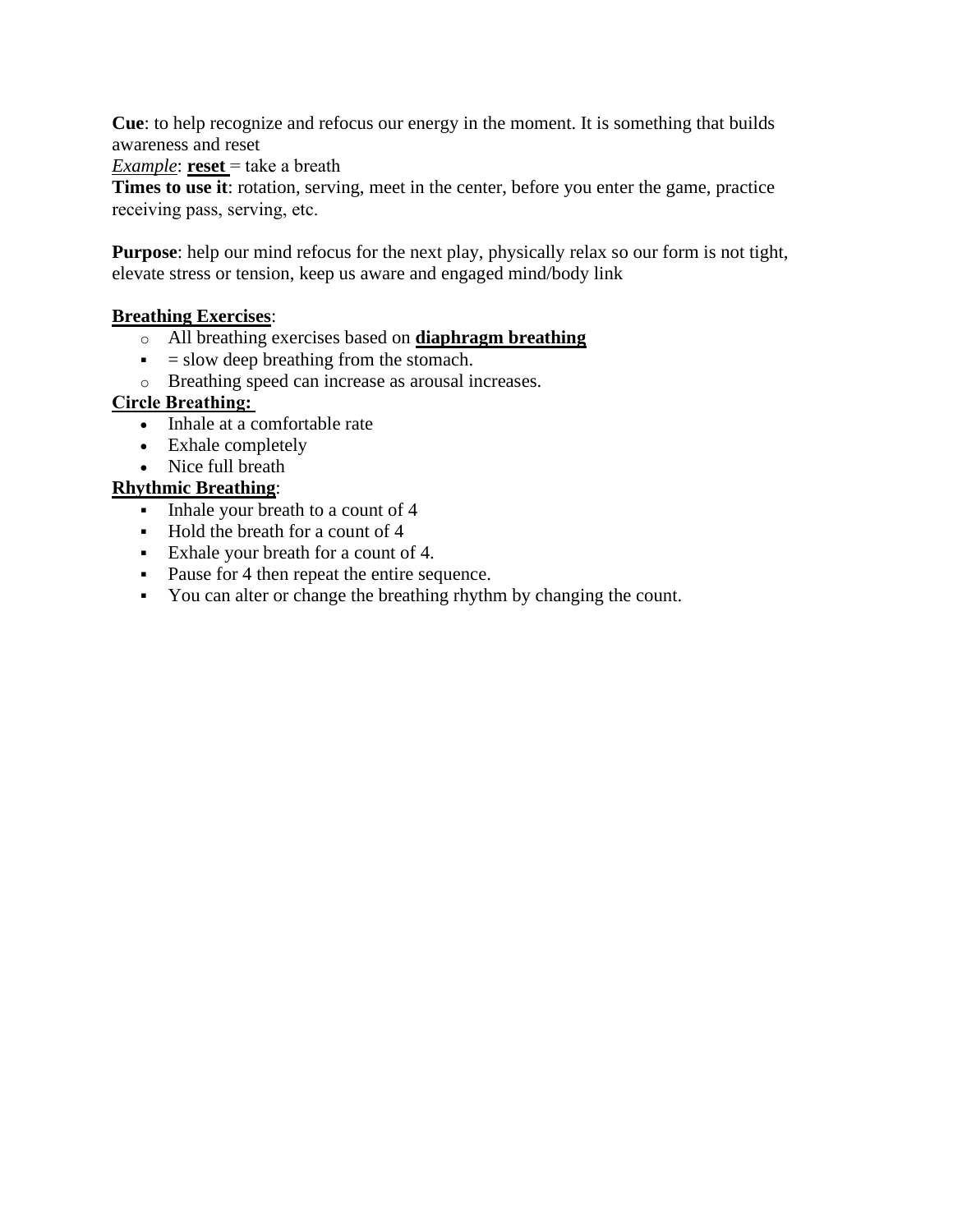### **Flag Race Activity**

It is easy for us to get caught up of doing things on our own that we often forget to ask for help when we need it. The ability to work well with others and work as a team to finish a task, goal or assignment, will help to learn how to work together to accomplish goals.

### **Objective**

The objective of this activity is to work as a team to keep the cup of water upright with the flag and make your way to the opposite cone and back.

### **Who**

People who have a difficulty seeking the help from others and need to learn that working together with someone can help reduce stress to accomplish goals and tasks.

### **Group Size**

- $\triangleright$  6 individuals per flag
- $\geq 12$  participants minimum

#### **Materials**

- $\geq 2$  flags
- $\triangleright$  4 cones
- $\geq 2$  cups
- $\geq 1$  bottle of water



#### **Description**

Two teams will work with their groups to keep the flags taught to move their cup of water from the starting cone and around the opposite cone and back. First group to get back to the starting cone without spilling water wins.

#### **Discussion Prompts**

After the teams pass the final cone, discuss:

- 1. Did you all work as a team to accomplish the goal, whether you won or lost?
- 2. What worked to keep the cup up?
- 3. What didn't work?
- 4. Did one person emerge as a leader to guide the individual groups?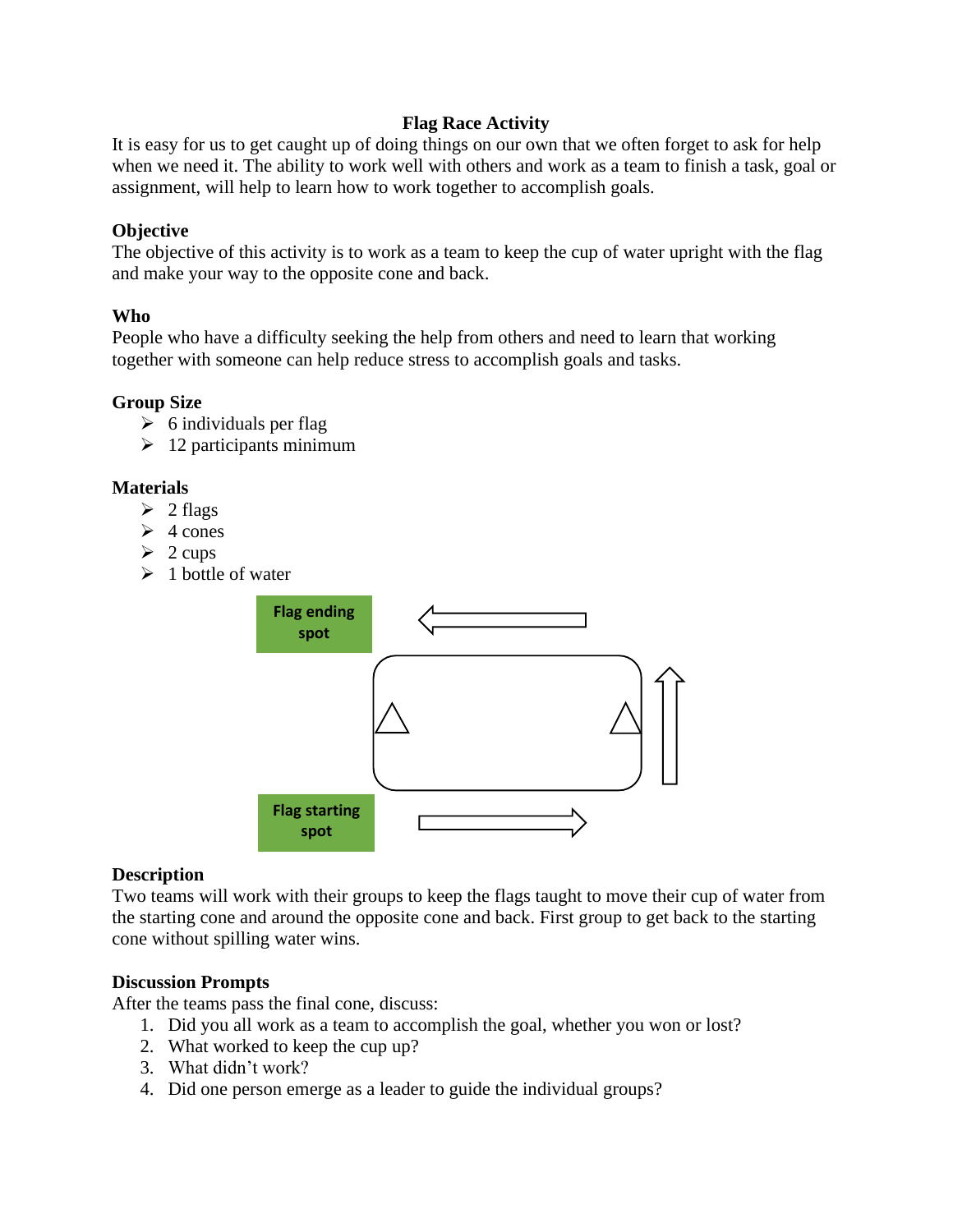#### **Pencil Me In**

Some people's lives are filled with constant activity, and they must keep a calendar just to keep track of their busy schedule, while others have lots of free time with nothing to do. People who are very busy may feel like they have no time for themselves and may become stressed and overwhelmed because they can't take time to relax. The person who has very little to do may become sad and depressed because they have limited change to be in a social environment with others. If how you spend your free time needs to change, it may be a long process because old habits are hard to break, but this activity may give you the start that you need.

#### **Objective**

To help individuals to think about how they are spending their free time and to guide them in deciding if they need to make changes in order to improve their current lifestyles.

#### **Who**

People who need to schedule less in their free time to reduce stress. People who need to schedule more of their free time to help them become more social, interactive, and less depressed or lonely.

### **Group Size**

1 or more

### **Materials**

- $\triangleright$  Three copies of a blank weekly page from a day planner for each person
- $\triangleright$  Pens/pencils

#### **Description**

Obtain a blank day planner or weekly calendar and make three copies of one week for each person in the group (if this is not possible due to copyright infringement, or there is not one available, you may create a blank weekly calendar yourself). Give each person one copy and ask them to write down everything that they do during each day from the time they get up until they go to bed for a typical week (from Sunday to Saturday). After this task is completed, ask them to think about the choices they make and if there are any changes, they wish they could make if they could plan a week filled with anything their hearts desired. Emphasized the importance of making healthy and positive choices during leisure time as a means of bettering one's own life and allow them to fill a second page with these new ideas.

After everyone has completed the second page discuss the difference found in what they usually do and what they would like to do. Now hand out the third sheet and ask each person to plan out the next week of his/her life. Ask them to fill the page with realistic ideas but challenge them to do something different and to engage in as many healthy and positive activities as they can think of. Ask everyone to share what their plans are and if possible, meet again at the end of the week to see if anyone has done anything different with their time as a result of this activity and what effect this had on their week and how they feel.

#### **Discussion Prompts**

After the first sheet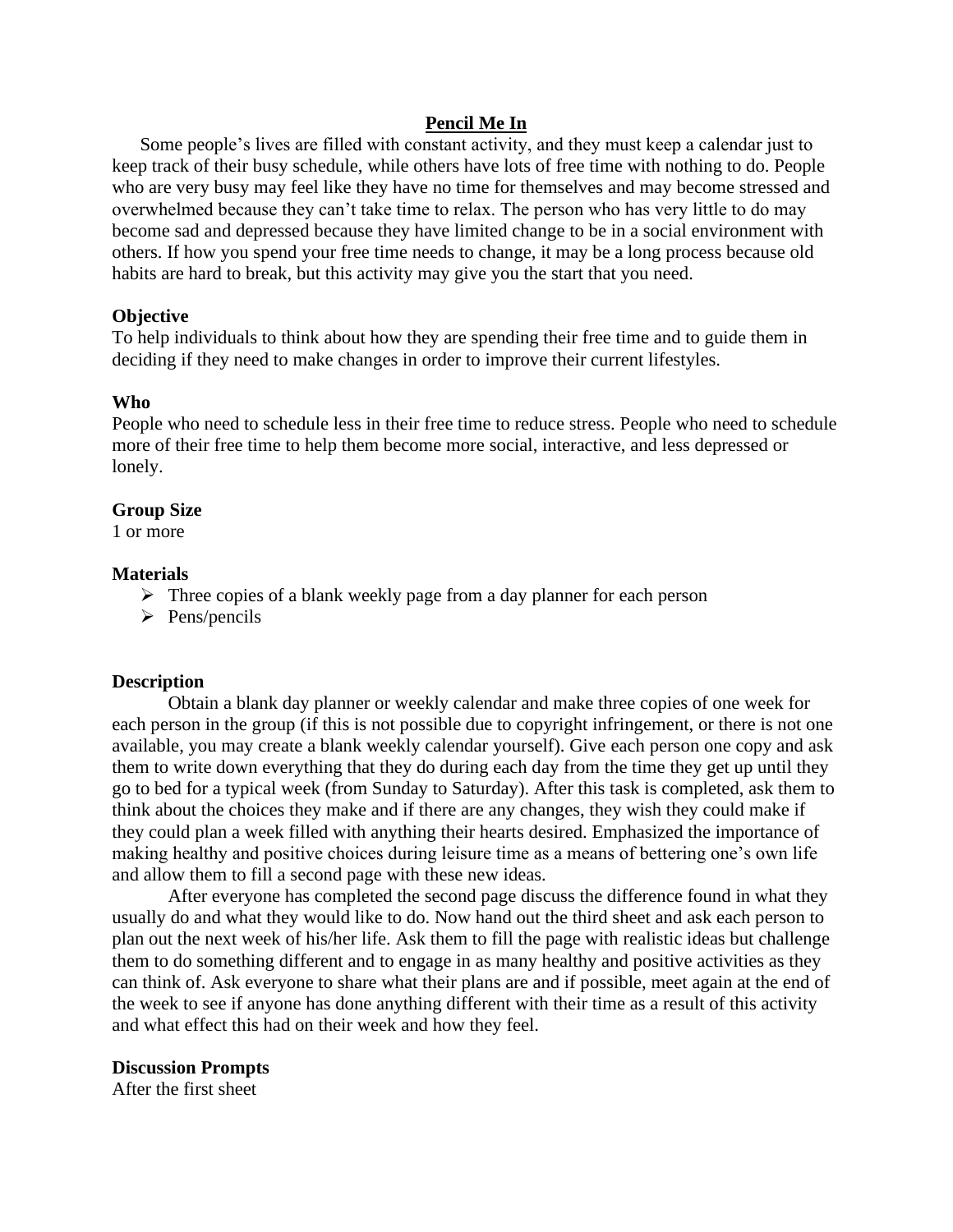- 1. Do you feel like you are making healthy and positive choices with how you spend your free time?
- 2. What benefits could you gain in your life if you change how you spend your time?

After the second sheet

- 1. Are these activities realistic?
- 2. Which activities are you most likely to pursue?
- 3. Why don't you do this now?
- 4. What would it take for you to change how you spend your free time?
- 5. How would it help you in your own life to pursue new activities?

After the third sheet

1. Do you feel that you will follow through with your plan? Why or why not?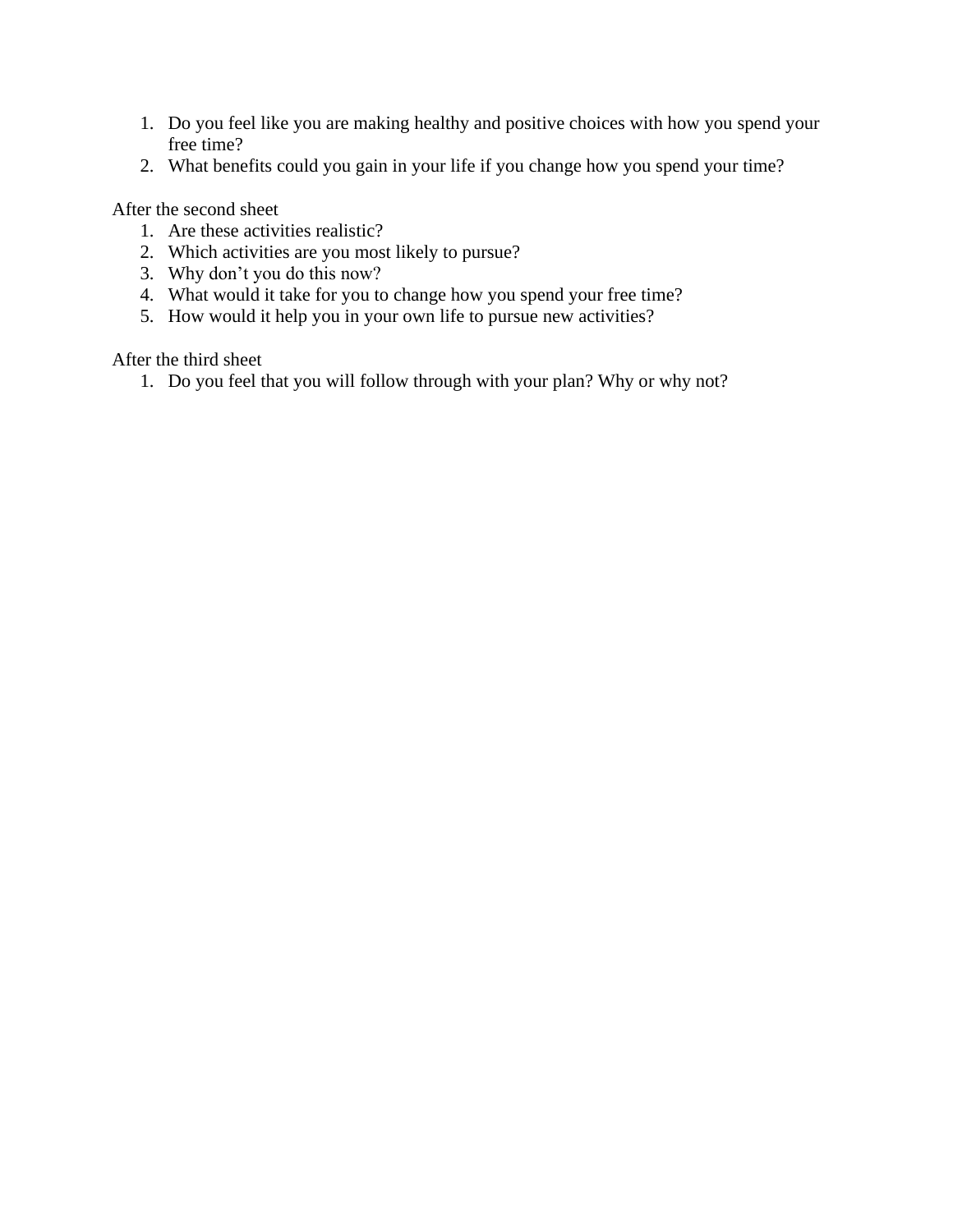# **LIFE WITH THE WRIGHT FAMILY**

### **Material Needed**

- $\triangleright$  The Wright Family Story
- $\triangleright$  One playing cord, penny, pen, paper clip, or some other small item f or each person in the group

# **Activity Instructions**

- 1. Have your entire group stand in a circle, shoulder to shoulder
- 2. Give each person in the circle a playing card, penny or some other small item that can be passed easily from hand to hand
- 3. Tell the group that you are going to read them a story and every time they hear any word that sounds like right, they are to pass the object in their hand to the person on their right, and every time they hear the word left, they should pass the object to the left.
- 4. Start reading the story (see the next page) slowly so that they have a chance to catch on to what you want them to do. After a few passes stop the story and ask them how they are doing. Check to see that everyone has an object in his/her hand. If your group is typical, some will have two or three objects and others will not have any. Have them redistribute the objects so that everyone has one again.
- 5. Now continue to read the story, getting faster as you go. Stop the story a couple of more times to check on how they are doing.
- 6. After reading the story, ask the following questions:
	- **I. How much of the story can you remember?**
	- **II. What does this activity tell us about communication?**
	- **III. What does this activity tell us about teamwork?**
	- **IV. What does this activity tell us about listening skills?**
- 7. After the group has discussed the purpose of the activity, tell them that this activity required teamwork, much like the School Health Index does. Tell them that during this activity, the idea was to not get too distracted by the rights and lefts and stay focused on what was happening in the story. Similarly, in our everyday lives, we often have tasks that pull us in many directions, but we should always remember what is important, the health of young people. The school health index will help enable you to use a team approach to improve health of young people.